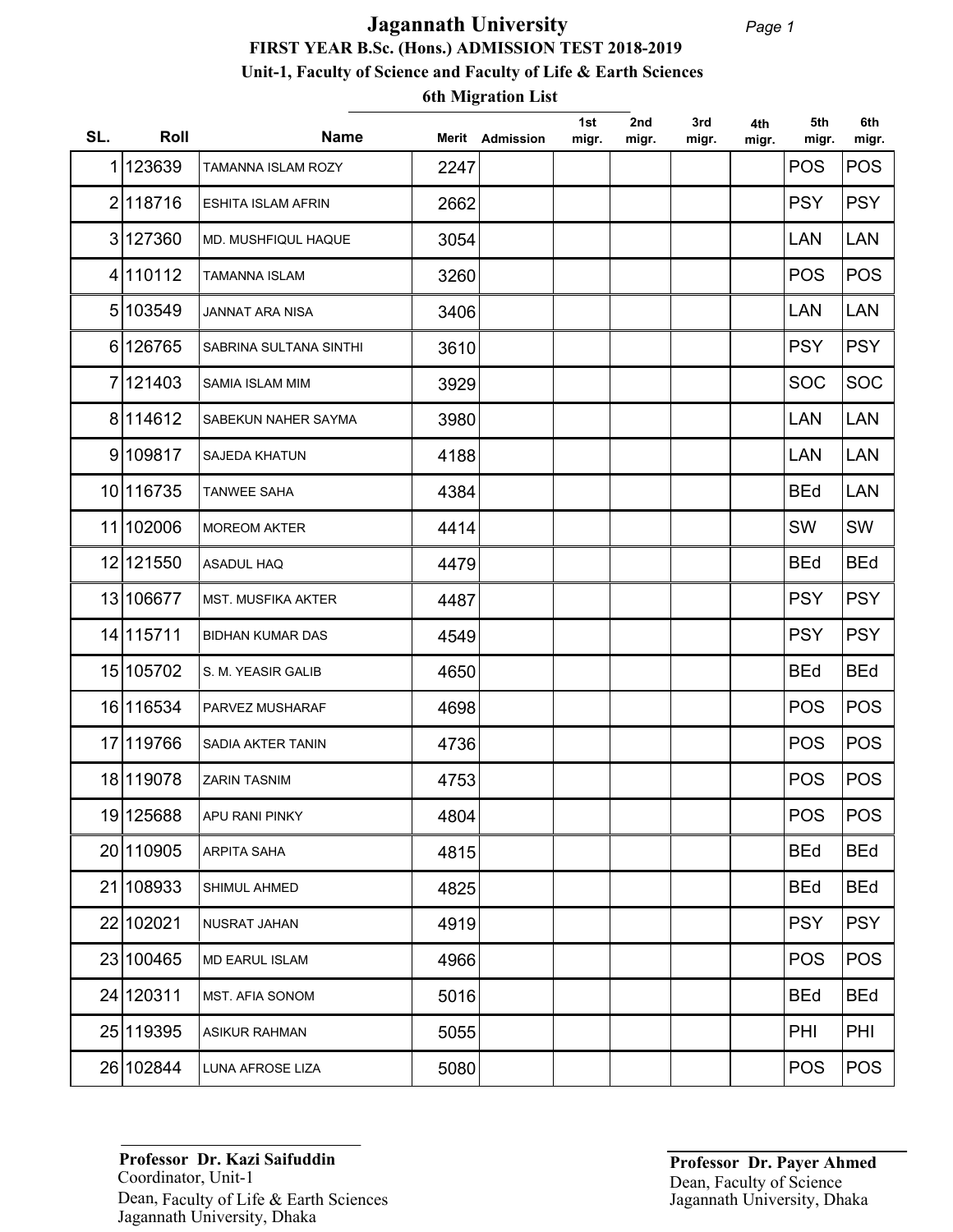## **FIRST YEAR B.Sc. (Hons.) ADMISSION TEST 2018-2019 Unit-1, Faculty of Science and Faculty of Life & Earth Sciences Jagannath University**

**6th Migration List**

| SL. | Roll      | <b>Name</b>                   |      | Merit Admission | 1st<br>migr. | 2nd<br>migr. | 3rd<br>migr. | 4th<br>migr. | 5th<br>migr. | 6th<br>migr. |
|-----|-----------|-------------------------------|------|-----------------|--------------|--------------|--------------|--------------|--------------|--------------|
|     | 27 104325 | SANJANAHAI SARA               | 5092 |                 |              |              |              |              | <b>PSY</b>   | <b>PSY</b>   |
|     | 28 109475 | ANINDAY CHANDRA DAS           | 5110 |                 |              |              |              |              | <b>POS</b>   | <b>POS</b>   |
|     | 29 111136 | OLIDH HASAN PRINCE            | 5111 |                 |              |              |              |              | <b>POS</b>   | <b>POS</b>   |
|     | 30 130779 | <b>MD SIFAT MAHAMUD</b>       | 5118 |                 |              |              |              |              | <b>SOC</b>   | <b>SOC</b>   |
|     | 31 110701 | <b>TANJILA TAHOSIN TONNEY</b> | 5130 |                 |              |              |              |              | <b>POS</b>   | <b>PSY</b>   |
|     | 32 123511 | <b>VASHKAR ROY</b>            | 5150 |                 |              |              |              |              | <b>SOC</b>   | <b>SOC</b>   |
|     | 33 110945 | AFSANA ANWAR                  | 5319 |                 |              |              |              |              | <b>SOC</b>   | <b>PSY</b>   |
|     | 34 119422 | SHARMILA JAHAN                | 5325 |                 |              |              |              |              | <b>POS</b>   | <b>POS</b>   |
|     | 35 125948 | SUMAIYA SHAHREAZ PROMY        | 5346 |                 |              |              |              |              | <b>SOC</b>   | <b>SOC</b>   |
|     | 36 123549 | MD. SHAKIL MAHAMUD            | 5395 |                 |              |              |              |              | <b>POS</b>   | <b>POS</b>   |
|     | 37 109207 | RIAZ BHUYIAN                  | 5419 |                 |              |              |              |              | <b>HIS</b>   | <b>HIS</b>   |
|     | 38 125619 | <b>SHAMIMA BEGUM</b>          | 5431 |                 |              |              |              |              | <b>POS</b>   | <b>POS</b>   |
|     | 39 103556 | NAFISA MALIHA UPAMA           | 5494 |                 |              |              |              |              | <b>POS</b>   | <b>POS</b>   |
|     | 40 123261 | MURSALINA JOARDER PRAPTE      | 5502 |                 |              |              |              |              | SW           | <b>BEd</b>   |
|     | 41 119587 | SAHADAT HOSSAIN SHAMIM        | 5512 |                 |              |              |              |              | <b>POS</b>   | <b>POS</b>   |
|     | 42 103656 | <b>KHADIJA AKTER</b>          | 5519 |                 |              |              |              |              | <b>POS</b>   | <b>BEd</b>   |
|     | 43 121383 | NAURIN HOSSAIN PRAPTI         | 5585 |                 |              |              |              |              | <b>ANP</b>   | <b>ANP</b>   |
|     | 44 129930 | <b>MD. MAHEDI HASAN</b>       | 5609 |                 |              |              |              |              | <b>SOC</b>   | <b>SOC</b>   |
|     | 45 117297 | <b>BODRUDDOZA KHILZEE</b>     | 5634 |                 |              |              |              |              | <b>POS</b>   | POS          |
|     | 46 120534 | <b>SADIA AFRIN NILA</b>       | 5638 |                 |              |              |              |              | <b>POS</b>   | <b>POS</b>   |
|     | 47 114351 | MOHAMMAD MOHAIMINUL           | 5658 |                 |              |              |              |              | <b>POS</b>   | <b>POS</b>   |
|     | 48 130531 | NAHIDA SULTANA SHORNA         | 5689 |                 |              |              |              |              | <b>SOC</b>   | <b>SOC</b>   |
|     | 49 110323 | <b>FARJANA SIDDIQUE</b>       | 5691 |                 |              |              |              |              | <b>POS</b>   | <b>POS</b>   |
|     | 50 127999 | UMMAL KHAIR FATEMA            | 5698 |                 |              |              |              |              | <b>POS</b>   | <b>POS</b>   |
|     | 51 104491 | <b>FARZANA FARUK MIM</b>      | 5757 |                 |              |              |              |              | <b>SOC</b>   | <b>SOC</b>   |
|     | 52 131009 | PROJECTA SIKDER PONTY         | 5871 |                 |              |              |              |              | <b>ANP</b>   | <b>SOC</b>   |

Coordinator, Unit-1 Dean, Faculty of Life & Earth Sciences **Professor Dr. Kazi Saifuddin** Jagannath University, Dhaka

**Professor Dr. Payer Ahmed**  Jagannath University, Dhaka Dean, Faculty of Science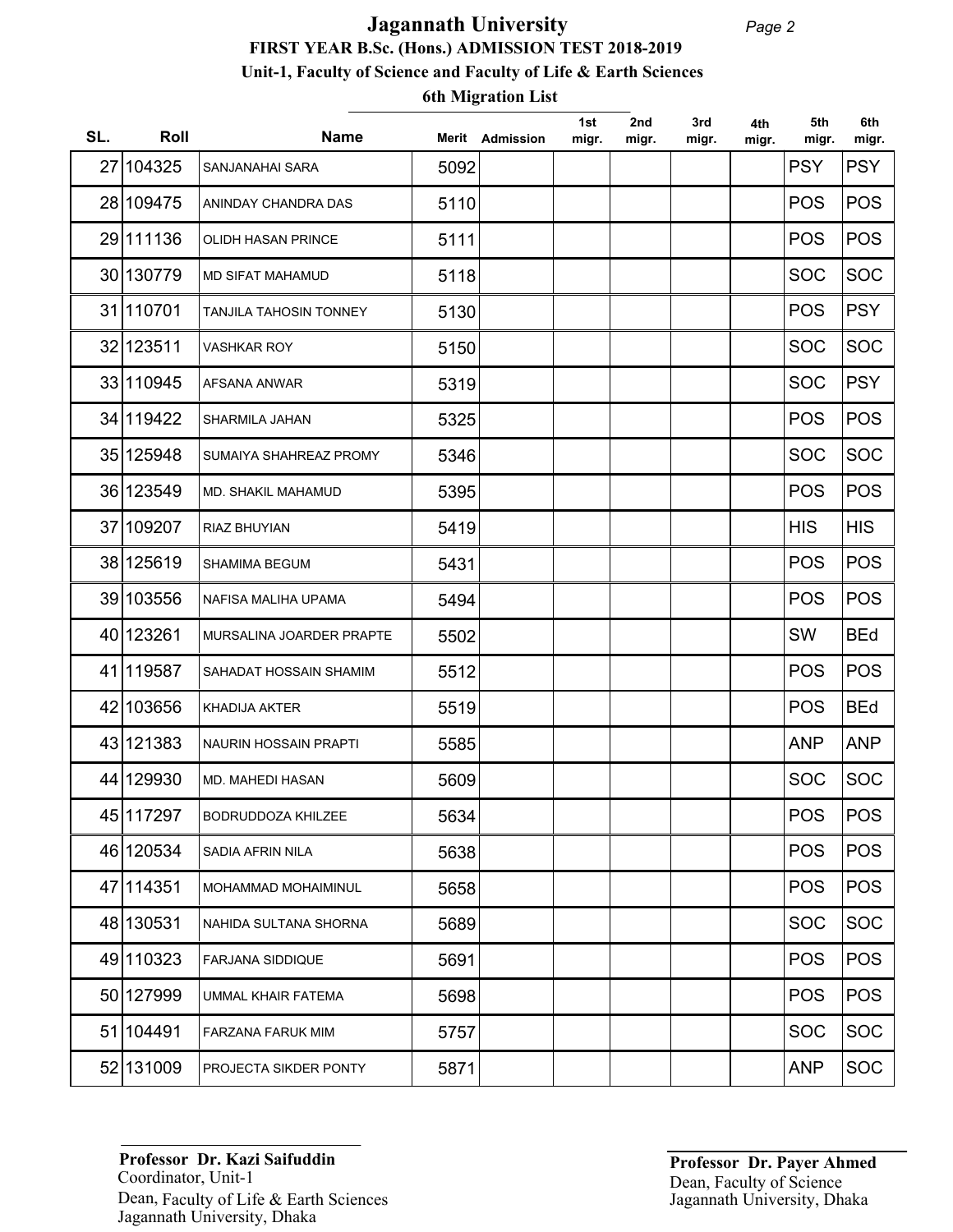## **FIRST YEAR B.Sc. (Hons.) ADMISSION TEST 2018-2019 Unit-1, Faculty of Science and Faculty of Life & Earth Sciences Jagannath University**

**6th Migration List**

| SL. | Roll       | <b>Name</b>             |      | Merit Admission | 1st<br>migr. | 2nd<br>migr. | 3rd<br>migr. | 4th<br>migr. | 5th<br>migr. | 6th<br>migr. |
|-----|------------|-------------------------|------|-----------------|--------------|--------------|--------------|--------------|--------------|--------------|
|     | 53 109063  | <b>TASHFIA ISLAM</b>    | 5875 |                 |              |              |              |              | <b>ANP</b>   | <b>ANP</b>   |
|     | 54 125289  | <b>SUMIYA AKTER</b>     | 5881 |                 |              |              |              |              | <b>POS</b>   | <b>SOC</b>   |
|     | 55 111147  | <b>ISRAK PARVEZ</b>     | 5891 |                 |              |              |              |              | SW           | SW           |
|     | 56 117528  | <b>TANVEER AHMED</b>    | 5899 |                 |              |              |              |              | <b>ANP</b>   | <b>POS</b>   |
|     | 57 111118  | JANNATUL FERDOUS MIM    | 5903 |                 |              |              |              |              | <b>ANP</b>   | <b>ANP</b>   |
|     | 58 109671  | <b>MITU AKTER</b>       | 5911 |                 |              |              |              |              | <b>HIS</b>   | <b>HIS</b>   |
|     | 59 106401  | FATEMA BINTA HASAN ORNA | 5919 |                 |              |              |              |              | SW           | SW           |
|     | 60 115456  | MD. NASIMUL HAQUE       | 5943 |                 |              |              |              |              | SW           | <b>POS</b>   |
|     | 61 1280 65 | <b>MD. FAHIM ISTIAK</b> | 5969 |                 |              |              |              |              | SW           | <b>POS</b>   |
|     | 62 107949  | ANIRUDDHA SOMADDER      | 5985 |                 |              |              |              |              | <b>ANP</b>   | <b>ANP</b>   |
|     | 63 120779  | PARIZAT BISWAS AUTHAI   | 6028 |                 |              |              |              |              | <b>ANP</b>   | <b>ANP</b>   |
|     | 64 104068  | <b>FOWZIA ANWAR</b>     | 6037 |                 |              |              |              |              | PHI          | PHI          |
|     | 65 130161  | SWAPNASHISH GOPE        | 6071 |                 |              |              |              |              | SW           | <b>POS</b>   |
|     | 66 115556  | <b>AFRIN AKHI</b>       | 6084 |                 |              |              |              |              | SW           | SW           |
|     | 67 110885  | MD. REZONE KABIR        | 6144 |                 |              |              |              |              | <b>ANP</b>   | <b>ANP</b>   |
|     | 68 125991  | MST. AFRENA JAMMAN AFRE | 6264 |                 |              |              |              |              | SW           | SW           |
|     | 69 105504  | SHAHRIN SULTANA SHAILY  | 6310 |                 |              |              |              |              | SW           | SW           |
|     | 70 103069  | <b>MARIA ALOM SHATU</b> | 6379 |                 |              |              |              |              | <b>HIS</b>   | SW           |
|     | 71 123586  | <b>SALMA BILLA</b>      | 6422 |                 |              |              |              |              | <b>HIS</b>   | SW           |
|     | 72 103234  | <b>MEHRIN KHAN</b>      | 6463 |                 |              |              |              |              | <b>ANP</b>   | <b>ANP</b>   |
|     | 73 111269  | JANNATUL FERDOUS TONNY  | 6469 |                 |              |              |              |              | IS           | SW           |
|     | 74 118386  | SAURAV ROY              | 6471 |                 |              |              |              |              | <b>HIS</b>   | SW           |
|     | 75 119391  | SUMIYA AKTER            | 6521 |                 |              |              |              |              | <b>ANP</b>   | <b>ANP</b>   |
|     | 76 121458  | SAGAR KUMAR DAS         | 6522 |                 |              |              |              |              | <b>ANP</b>   | <b>ANP</b>   |
|     | 77 116463  | MD. ATIKUR RAHAMAN      | 6536 |                 |              |              |              |              | <b>HIS</b>   | <b>HIS</b>   |
|     | 78 120298  | <b>JEBUN NESA</b>       | 6537 |                 |              |              |              |              | ΙH           | IH.          |

Coordinator, Unit-1 Dean, Faculty of Life & Earth Sciences **Professor Dr. Kazi Saifuddin** Jagannath University, Dhaka

**Professor Dr. Payer Ahmed**  Jagannath University, Dhaka Dean, Faculty of Science